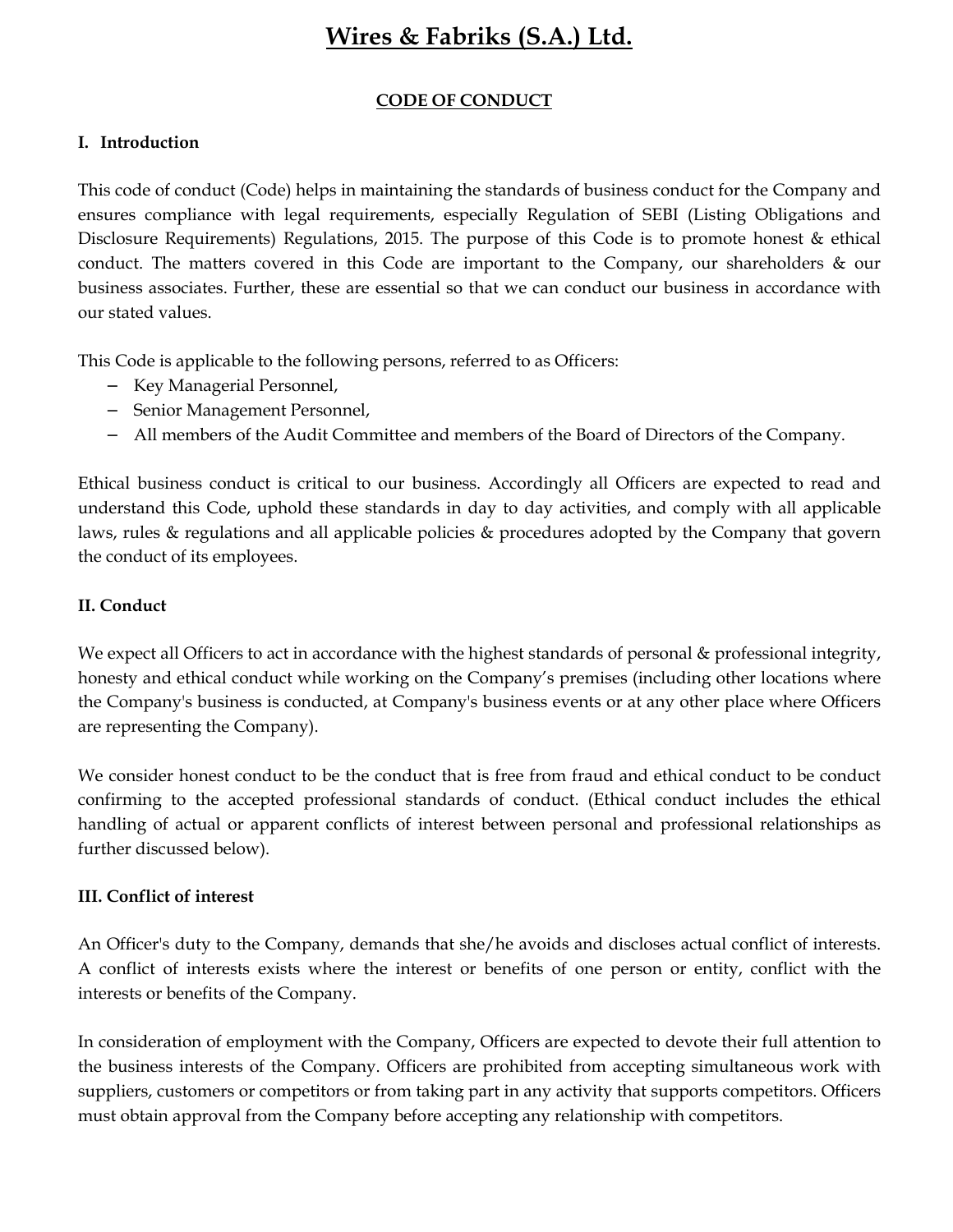# Wires & Fabriks (S.A.) Ltd.

 If an Officer is considering investing (or already has) in any company which is a customer, supplier or competitor of the Company, he/she must ensure that their investments do not compromise on their responsibilities to the Company. Further before making any substantial investment, the Officer must take approval from the Company.

As a general rule, Officers should avoid conducting the Company business with a relative or with a party in which a relative is associated in any significant role.

## IV. Duties of the Independent Directors

The Independent Director shall:

- 1. undertake appropriate induction and regularly update and refresh their skills, knowledge and familiarity with the company;
- 2. seek appropriate clarification or amplification of information and, where necessary, take and follow appropriate professional advice and opinion of outside experts at the expense of the company;
- 3. strive to attend all meetings of the Board of Directors and of the Board committees of which he is a member;
- 4. participate constructively and actively in the committees of the Board in which they are chairpersons or members;
- 5. strive to attend the general meetings of the company;
- 6. where they have concerns about the running of the company or a proposed action, ensure that these are addressed by the Board and, to the extent that they are not resolved, insist that their concerns are recorded in the minutes of the Board meeting;
- 7. keep themselves well informed about the company and the external environment in which it operates;
- 8. not to unfairly obstruct the functioning of an otherwise proper Board or committee of the Board;
- 9. pay sufficient attention and ensure that adequate deliberations are held before approving related party transactions and assure themselves that the same are in the interest of the company;
- 10. ascertain and ensure that the company has an adequate and functional vigil mechanism and to ensure that the interests of a person who uses such mechanism are not prejudicially affected on account of such use;
- 11. report concerns about unethical behaviour, actual or suspected fraud or violation of the company's code of conduct or ethics policy;
- 12. acting within his authority, assist in protecting the legitimate interests of the company, shareholders and its employees;
- 13. not disclose confidential information, including commercial secrets, technologies, advertising and sales promotion plans, unpublished price sensitive information, unless such disclosure is expressly approved by the Board or required by law.